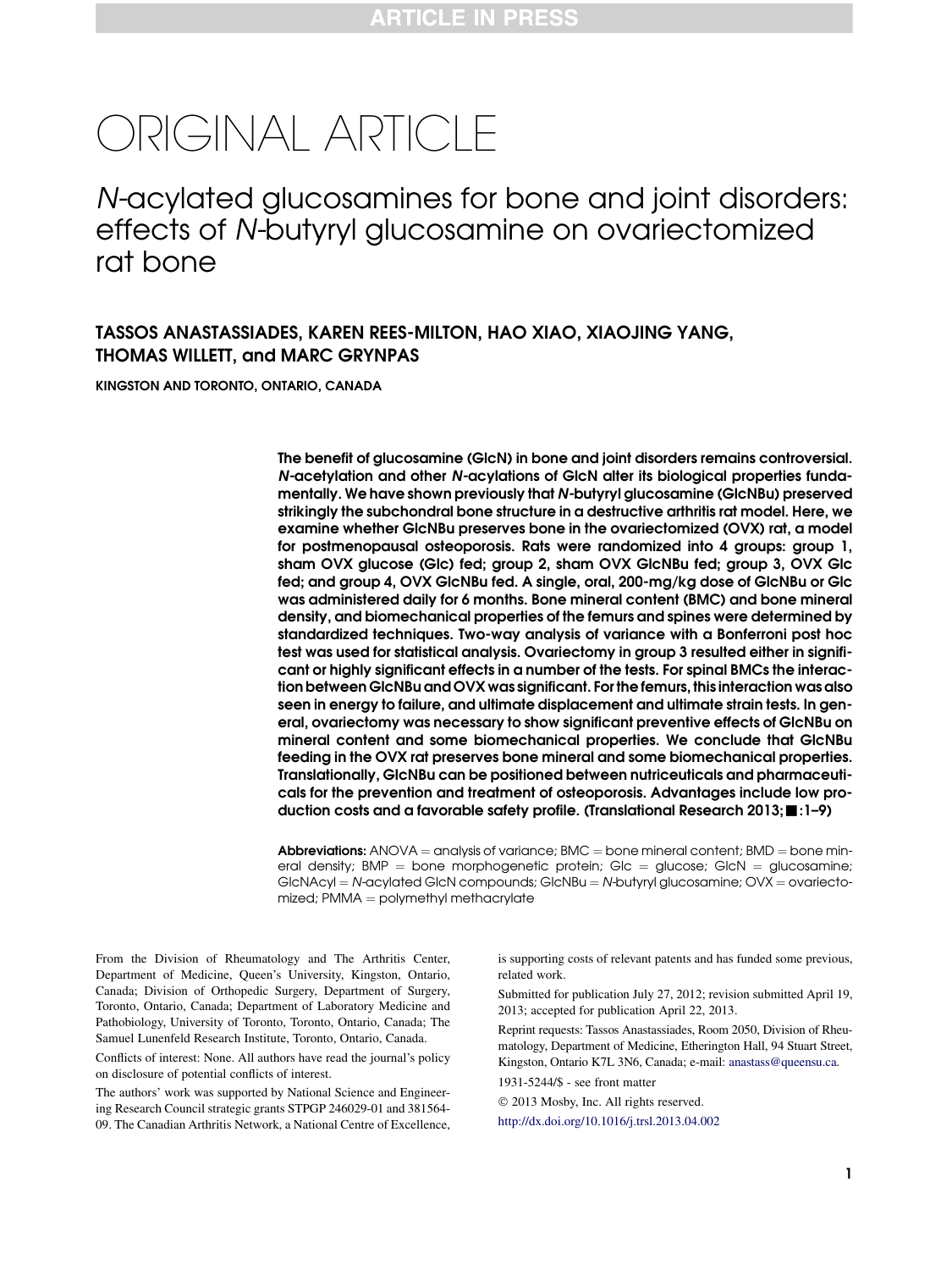### AT A GLANCE COMMENTARY

#### Anastassiades T, et al.

#### Background

The benefit of glucosamine (GlcN) in bone and joint disorders remains controversial. N-acylation of GlcN alters its biological properties fundamentally. N-butyryl glucosamine (GlcNBu) preserved strikingly the subchondral bone structure in a destructive arthritis rat model. Here, GlcNBu is used in a preventive protocol in the ovariectomized (OVX) rat, a model for postmenopausal osteoporosis.

#### Translational Significance

Our observation that GlcNBu oral treatment preserves bone mineral density and most biomechanical properties in the OVX model has potential application in human osteoporosis. Also, our translational approach serves as a paradigm for the development of low-toxicity compounds that can be positioned between pharmaceuticals and nutriceuticals.

Chitosan is derived from chitin, the most abundant polymer of the animal kingdom. Glucosamine (GlcN) is derived largely from the chitosan of crustacean exoskeletons. The high prevalence of taking GlcN for joint or bone health was illustrated in a randomly sampled population in the Canadian Multicenter Osteoporo-sis Study.<sup>[1](#page-7-0)</sup> Beneficial effects of GlcN sulfate salt, primarily for pain in osteoarthritis of weight-bearing joints, has been reported in European randomized clinical trials but have not been confirmed, including a large American randomized clinical trial or in our Cochrane reviews.[2-4](#page-7-0) Furthermore, human pharmacokinetic studies of GlcN have indicated that the serum levels of free GlcN, after the ingestion of large amounts of glucosamine sulfate salt, were below limits of detection using an older methodology.<sup>[5](#page-7-0)</sup> A more sensitive method $6$  has shown that orally administered GlcN in the rat is absorbed rapidly, cleared, and metabolized in the gut. Also, the levels of free GlcN in the serum and synovial fluid of the horse have also been found to be very low, probably below what would be required for pharmacologic effects.<sup>[7](#page-7-0)</sup>

The hexosamine constituents (including GlcN) of naturally occurring glycoproteins and glycosaminoglycans are almost invariably acetylated, and free N-acetyl GlcN is readily detected in mammalian sera (as described later). The reason for the N-acetylation of GlcN and,

more broadly, N-acylation reactions, is not understood. To understand this issue better, we synthesized a number of N-acylated GlcN compounds (GlcNAcyls), including the butyrylated derivative N-butyryl glucosamine (GlcNBu), from the corresponding acyl anhydrides. $8,9$ The physical properties we obtained and the formulas of the GlcNAcyls are summarized in [Table I](#page-2-0).

We previously reported that, in bovine chondrocyte culture, relatively high concentrations of GlcN  $(\geq 0.1 \text{ mM})$  inhibited cell proliferation and proteoglycan synthesis.<sup>[8](#page-7-0)</sup> However, these inhibitory effects were reversed by N-acylation of GlcN. The specificity of the N-acylation did not seem to be critical for this reversal of inhibition. However, N-butyrylation of GlcN, which yielded GlcNBu, had a modest stimulatory effect, but the butyryl moiety itself did not account for the different biologic properties. Also, in human osteoarthritis chondrocytes, the addition of GlcNBu led to the upregulation of a number of genes, with only a few downregulated, whereas GlcN addition resulted primarily in the downre-gulation of a large number of genes.<sup>[8](#page-7-0)</sup> In rat chondrocytes, GlcNBu increased significantly the levels of type II collagen and aggrecan messenger RNA, but GlcNAcyl and  $N$ -propionyl GlcN had no significant effect.<sup>9</sup>

The inhibitory effects of chondrocyte proliferation and proteoglycan synthesis by GlcN, which were reversed by N-acylation, were more pronounced under anchorage-dependent conditions compared with anchorage-independent conditions,[10](#page-7-0) and GlcN.HCl behaved similarly to the GlcN.S salt. However, differential effects with GlcN sulfate covalently linked isomers were observed, depending on the carbon atom carbon that was substituted.<sup>[10](#page-7-0)</sup>

We studied the pharmacokinetics of GlcNBu by developing a derivatization high-performance liquid chromatographic method $11$  applied to the rat. In this animal, the bioavailability of GlcNBu after oral dosing is relatively low, compared with intravenous or intraperitoneal administration, primarily because of low mucosal to se-rosal transport and not as a result of liver metabolism.<sup>[12](#page-7-0)</sup> Also, there was no significant conversion of GlcNBu to GlcN. In chondrocyte and osteoblast cultures, [3H]GlcN is converted to a number of radiolabeled metabolites, but GlcNBu is metabolized much less actively. $13$ 

We also determined that GlcNBu had desirable chemical and physical properties, very low toxicity in cell culture and in animals (no toxicity up to 12,000 mg/ kg/day in rats), and negative Ames testing. This safety profile of GlcNBu permitted us to proceed to in vivo testing in animal models.

For the testing of orally administered GlcNBu (20 mg/ kg/day or 200 mg/kg/day) on cartilage and subchondral bone preservation, we chose a well-characterized animal model: the streptococcal cell wall antigen-induced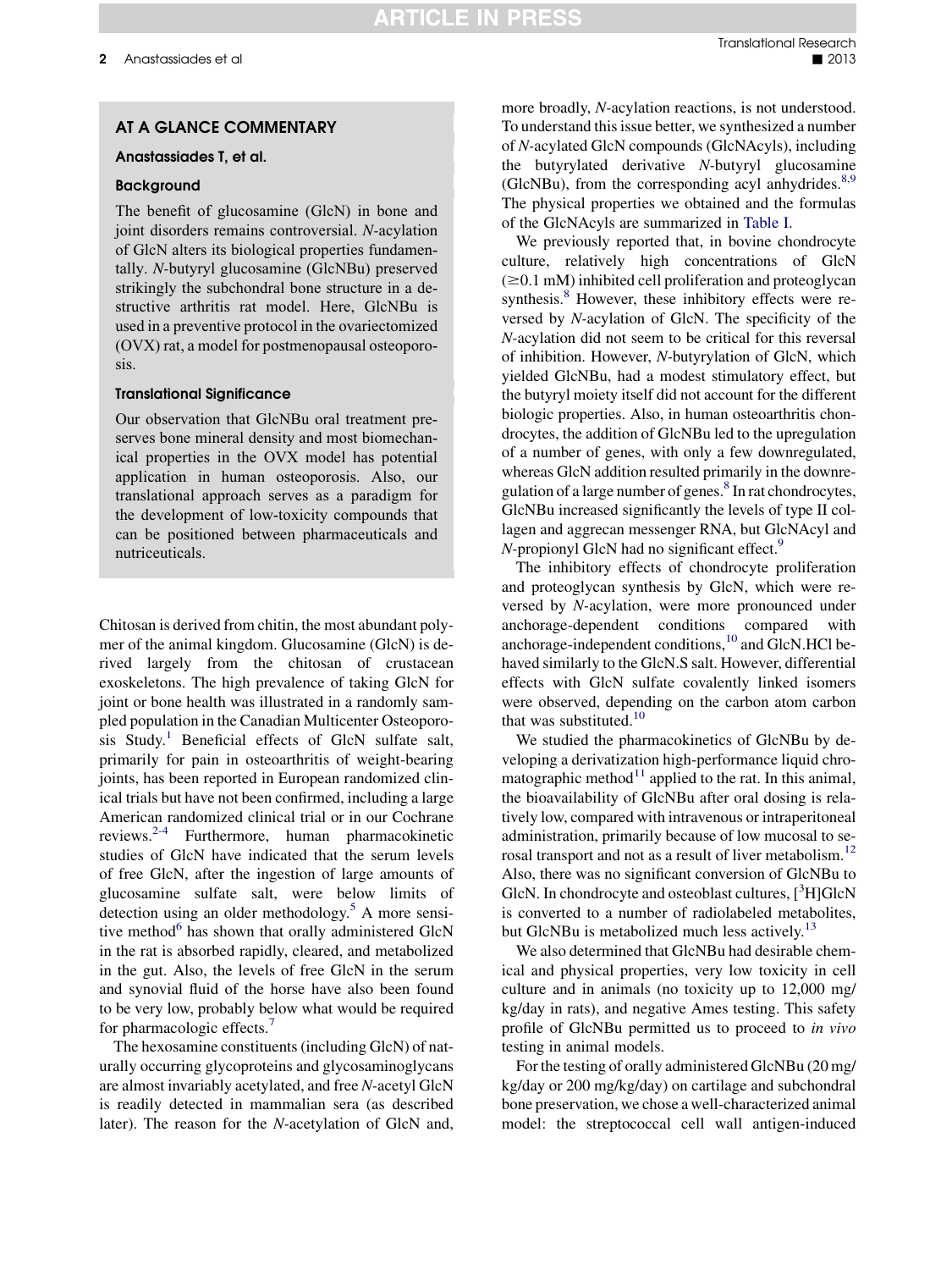| Side chain      | Molecular weight, Da | Melting point, $\degree$ C | Yield. % | Formula            |
|-----------------|----------------------|----------------------------|----------|--------------------|
| Propionyl       | 235.2                | 187.1-188.4                | 43.7     | $C_9H_{17}O_6N$    |
| Butyryl         | 249.2                | 205.2-205.8                | 43.0     | $C_{10}H_{16}O_6N$ |
| Pentanyl        | 263.2                | 206.3-206.9                | 41.7     | $C_{11}H_{21}O_6N$ |
| Hexanyl         | 277.3                | 207.5-207.7                | 55.5     | $C_{12}H_{23}O_6N$ |
| Heptanyl        | 291.3                | 209.0-210.4                | 64.6     | $C_{13}H_{25}O_6N$ |
| Lauryl          | 361.4                | 198.9-199.3                | 42.1     | $C_{18}H_{35}O_6N$ |
| 4-Pentenyl      | 261.2                | 208.5-208.9                | 48.8     | $C_{11}H_{19}O_6N$ |
| Benzyl          | 283.2                | 186.1-187.5                | 42.0     | $C_{13}H_{17}O_6N$ |
| 2-Methylbutyryl | 263.2                | 179.2-179.7                | 26.3     | $C_{11}H_{21}O_6N$ |

#### <span id="page-2-0"></span>Table I. Synthetic N-acyl glucosamines

arthritis in the rat. $^{14}$  $^{14}$  $^{14}$  In this model, the chronic phase then leads to rapid cartilage and bone loss and bone remodeling. Strikingly, both the high and low doses of the compound preserved bone mineral density (BMD) and bone connectivity, and prevented further bone loss in a stepwise fashion. We noted that the administration of oral GlcNBu to this model resulted in a greater degree of prevention of subchondral bone loss and connectivity than the relatively modest inhibitory effect on joint inflammation. The critical question then became: Does GlcNBu have positive effects on bone loss in the absence of an inflammatory stimulus? To answer this question, we investigated the effect of GlcNBu in the ovariectomized (OVX) rat, a model for postmenopausal osteoporosis that is devoid of inflammatory stimulus.

The OVX rat has been used extensively for drug development in osteoporosis, and the advantages and limitations of this model have been reviewed.[16-18](#page-7-0) The OVX rat has been considered the gold standard for drug discovery for postmenopausal osteoporosis $^{19}$  $^{19}$  $^{19}$  because it is characterized by initial high bone turnover and subsequent bone loss, prevented by estrogen replacement. However, there are some limitations to this model, $^{20,21}$  as indicated in the Discussion.

Because we had found that GlcNBu in culture appeared to have anabolic effects, $8,9$  we were interested in testing this compound initially in relatively young OVX rats (with the appropriate controls), which would be expected to have robust cortical osteoblastic function. Also, the impressive effects of increased bone mass and connectivity by GlcNBu in the inflammatory model of arthritis $15$  was done in relatively young rats. However, extending the period of feeding the compounds to 6 months would permit us to observe effects of the compounds both during the period of modeling as well as remodeling. In this study, we used a preventive protocol after ovariectomy.

#### MATERIALS AND METHODS

Virginal female Sprague-Dawley rats, which were either OVX or not at age 8 weeks (mean weight, 175 g), were purchased from Charles River Laboratories. After accommodation for 5 days, the rats' mean weight was 177 g for the sham OVX group and 184 g for the OVX group. The feeding experiment was done at the Queen's University Animal Care Facility, after the OVX and sham OVX animals were randomized into the 4 groups indicated later (8 animals in each group). Feeding of the compounds was with either 200 mg/kg/ day GlcNBu or an equimolar amount of glucose (Glc), once a day for 6 months. GlcNBu or Glc were administered in a small amount of peanut butter, which was preferentially consumed by the rats, generally before their regular Purina rat chow, which was permitted ad libitum. BMDs were monitored in live animals under anesthesia using a Hologic 4500 with a small-animal adapter to ensure the ovariectomy resulted in BMD declines—an effect apparent by 2 months (data not shown). The number of rats is less than 8 because of rat losses during anesthesia or during sample processing: Glc-fed sham OVX (group 1),  $n = 6$ ; GlcNBufed sham OVX (group 2),  $n = 6$ ; Glc-fed OVX (group 3),  $n = 4$ ; and GlcNBu-fed OVX (group 4),  $n = 5$ .

Data were analyzed using GraphPad Prism (version 5.00 for Windows, GraphPad Software, San Diego, California). Two-way analysis of variance (ANOVA) with Bonferroni post hoc test were performed. In the 2-way ANOVA, the first factor was OVX vs sham OVX and the second factor was GlcNBu vs Glc. Student's t test was used to compare femur lengths (eg, Glc-fed vs GlcNBu-fed for the sham OVX left femurs). The statistically significant tests by this analysis are shown for the figures on mineralization [\(Fig 1\)](#page-3-0), and biomechanical properties of the spines and femurs ([Figs 2-4\)](#page-3-0).

Bone mineral density and content. At sacrifice (6 months), right and left femurs and spines were dissected and cleaned carefully. For the direct length and weight measurements, the femurs were traced on paper and the lengths determined by a micrometer to 0.1 mm, and weighed on a microbalance. For the bone mineral measurements the BMD, bone mineral content (BMC), and area were determined by dual-energy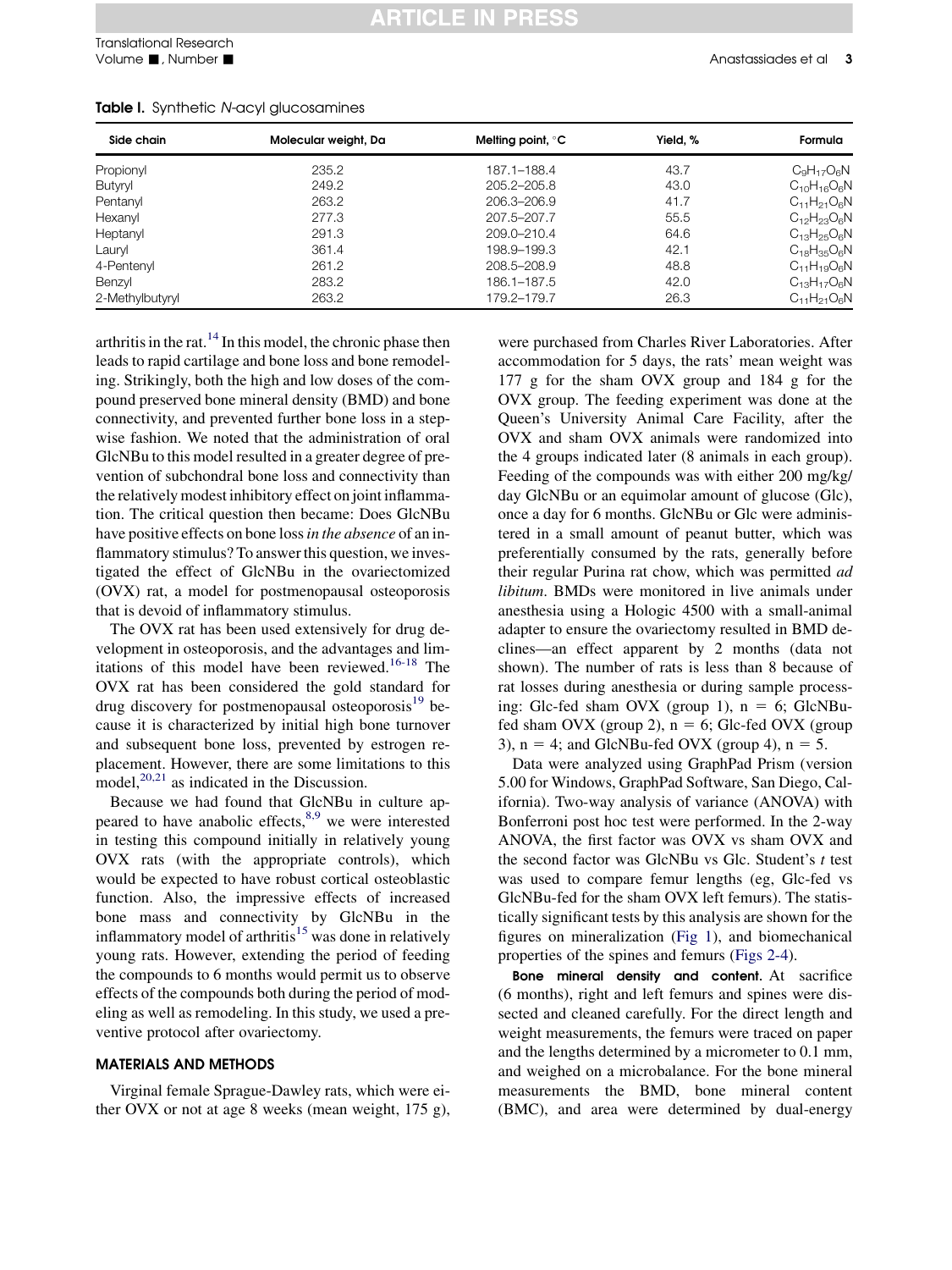<span id="page-3-0"></span>

Fig 1. The effect on bone mineral properties of feeding N-butyryl glucosamine (GlcNBu) or glucose (Glc) to sham ovariectomized (OVX) and OVX rats. At sacrifice (6 months), spines were dissected and cleaned carefully. Data were analyzed using GraphPad Prism. The bone mineral density (BMD), bone mineral content (BMC) and area were determined by dual-energy X-ray absorptiometry on the sixth lumbar vertebra (L6), using a Lunar PIXI MUS. Two-way analysis of variance with Bonferroni post hoc test were performed for this and all subsequent figures. (A) The effect on spinal BMC. The interaction between the drug (GlcNBu) and OVX was significant ( $P <$ 0.05). BMC appears to be preserved in group 4. (B) The effect on spinal BMD. The interaction between drug and OVX was not significant, but the effects of drug and ovariectomy alone are significant ( $P \leq$ 0.05), and BMD appears to be preserved in group 4.

X-ray absorptiometry on the right femur and the sixth lumbar vertebra (L6) using a Lunar PIXI MUS (dedicated small-animal dual-energy X-ray absorptiometry machine; GE Medical Systems, Canada). Prior to scanning, the machine was first calibrated with an aluminum/Lucite phantom. The femora and L6 were scanned on a polystyrene plate used to simulate soft tissue thickness. Each bone was later analyzed individually for BMC and BMD using Lunar PIXImus software.

Mechanical testing of bone. The mechanical properties of the left femora and vertebrae (L6) were determined using an Instron 4465 materials testing machine (Instron, Norwood, Massachusetts) with a 1-kN load cell and a data acquisition card (National Instruments) interfaced with a Pentium II PC



Fig 2. The effect on vertebral energy to fail (normalized data) after feeding N-butyryl glucosamine (GlcNBu) or glucose (Glc) to sham ovariectomized (OVX) and OVX rats. At sacrifice (6 months), spines were dissected and cleaned carefully. The mechanical properties of the vertebrae (L6) were determined using an Instron 4465 materials testing machine. The L6 vertebrae were tested in compression. The interaction between drug and OVX was not significant. The effect of the drug alone was not significant, but the effect of the OVX was extremely significant ( $P < 0.0001$ ). Vertebral energy to failure is not fully preserved in group 4.

acquiring at 10 Hz. The right femora were tested in torsion using a custom-built device.

The diaphysis of each left femur was tested in 3-point bending according to procedures described previously.[22](#page-8-0) Briefly, each femur was positioned posterior side down with a fixed span of 15.6 mm. For our 3-point bending tests, we use a fixed span between the bottom loading points. The span is determined a priori by considering the length of the shortest specimens. Therefore, all bones were tested over the same length of diaphysis centered at the mid diaphysis. Each specimen was preloaded to a load of 1 N and deformed at 1 mm/min until complete failure. Stress-strain curves were generated from load deformation curves by accounting for specimen geometry measured from scanning electron microscope images of the cross-sections. From the load deformation curve, ultimate load, failure displacement, energy to failure, and stiffness were determined. From the stress-strain curve, ultimate stress, failure strain, toughness, and modulus were determined.

The right femora were tested in torsion using a custom-built torsion testing machine reported previ-ously.<sup>[23,24](#page-8-0)</sup> Prior to testing, a 16-mm gauge length was marked with permanent marker, and the distal and proximal ends were removed with a low-speed bone saw (Isomet, Bueler). The ends were then mounted into holders using polymethyl methacrylate (PMMA) and a jig that ensured concentricity of the bone and the holders, and therefore the axis of rotation of the test machine. After the PMMA was cured, the proximal end of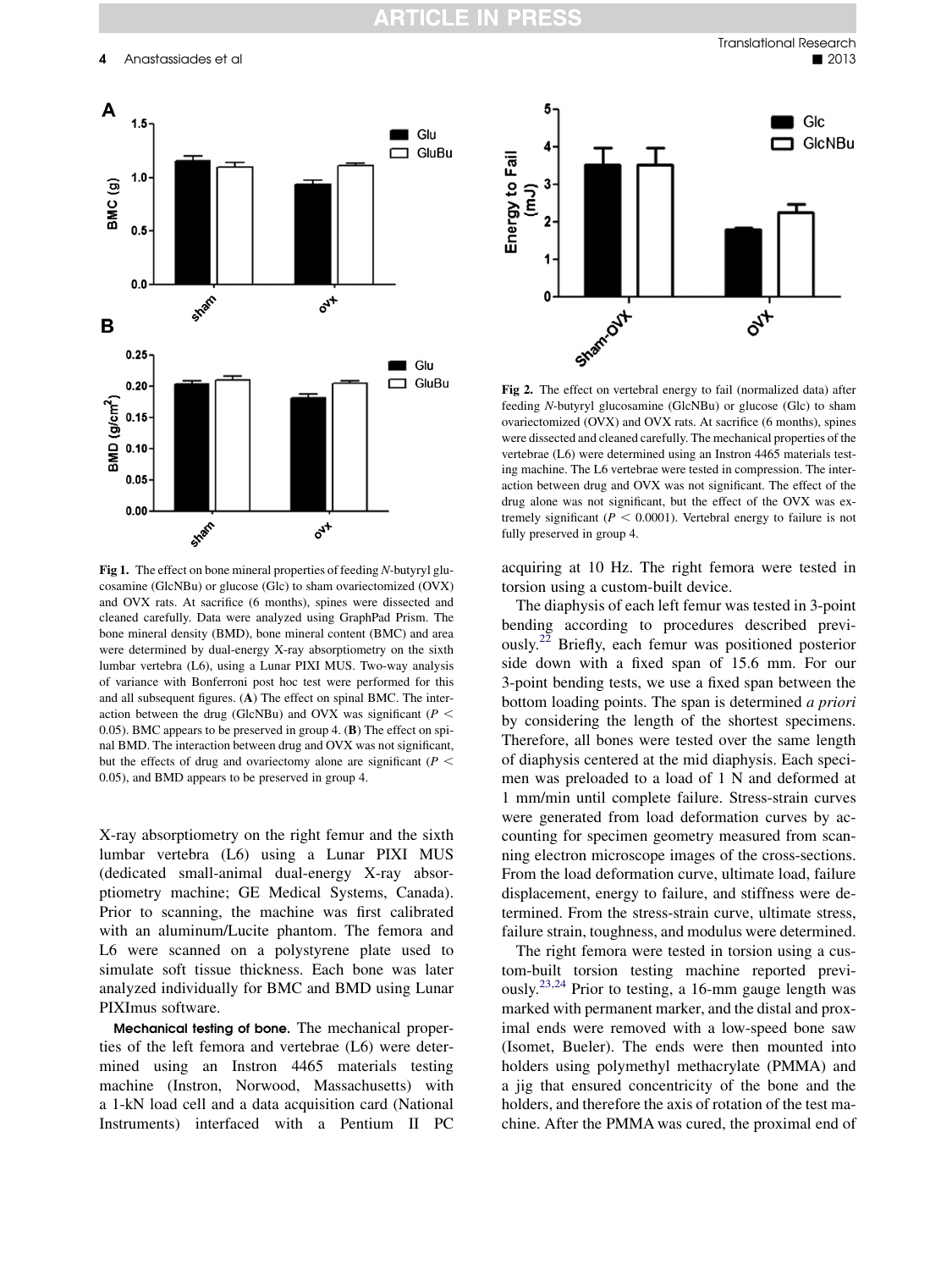<span id="page-4-0"></span>

Fig 3. The effect on the energy to failure of femora during 3-point bending (nonnormalized data) after feeding or glucose (Glc) to sham ovariectomized (OVX) and OVX rats. At sacrifice (6 months), femurs were dissected, cleaned carefully, and the biomechanical properties tested. The diaphysis of each femur was tested in 3-point bending, as described in Methods. Based on the load deformation curve, energy to failure was determined. The interaction between drug and OVX was significant ( $P < 0.05$ ), but the effect of either drug or OVX alone was not. Femoral energy to failure in group 4 appears preserved and exceeds values in the other groups.

the specimen was mounted to the stationary torque cell (20 in. lb.) and the distal end was attached to the rotary actuator. The tests were run at 0.7 rad/min until failure. Torque-angular displacement data were collected using a data acquisition card and LabView software acquiring at 10 Hz. The data were normalized to shear stress-shear strain data using geometric data from scanning electron microscope images of the failure site. Failure torque, angular displacement, energy to failure, stiffness, failure shear stress, failure shear strain, toughness, and shear modulus were determined and recorded.

Cross-sectional anatomy measures were carried out and include cross-sectional area in square millimeters, anterior-posterior diameter in millimeters, I as the second moment of area in millimeters to the fourth power, and J as the polar moment of area in millimeters to the fourth power. All these measures were done at the mid diaphysis. No statistically significant differences were observed between any of the groups by 2-way ANOVA for these measures.

The L6 vertebrae were tested in compression using a modification of a technique published published.<sup>2</sup> Cross-sections of both proximal and distal ends as well as the smallest observable cross-section were measured optically and recorded. Total lengths of the vertebrae were also measured optically. Bolts with a small well in the top were aligned on a tray to allow for the setting of multiple bones. PMMA was mixed to fill 2 wells at a time. Vertebrae were set immediately in the PMMA using tweezers to ensure attachment. The vertebrae were set approximately 2 mm into the PMMA, enough for the break surface to remain outside the PMMA and for at-



Fig 4. The effect on femora biomechanical properties during 3-point bending after feeding glucosamine (GlcNBu) or glucose (Glc) to sham ovariectomized (OVX) and OVX rats. At sacrifice (6 months), femurs were processed and tested as in Figure 3 and as described in Methods. Based ontheload deformation curve, ultimateload, failure displacement, energy to failure, and stiffness were determined. Based on the stressstrain curve, ultimate stress, failure strain, toughness, and modulus were determined. (A) The effect on ultimate displacement (nonnormalized data). The interaction between GlcNBu and OVX was very significant ( $P < 0.005$ ), but the effect of either drug or OVX alone was not. Ultimate displacement in group 4 appears preserved. (B) The effect on ultimate strain (normalized data). The interaction between drug and OVX was very significant ( $P < 0.005$ ), but the effect of either GlcNBu or OVX alone was not. Ultimate strain in group 4 appears preserved.

tachment of the bone to be maintained. The gauge length from the PMMA surface to the end of the vertebra was measured. The PMMAwas allowed to set for 15 minutes. Vertebral compression was carried out on an Instron 4465 using a 1-kN load cell. Samples were preloaded to 1 N and compressed at a speed of 1 mm/min.

BMD and mechanical data were analyzed by asking 2 distinct questions: Did OVX have the expected effects compared with sham OVX controls? Did GlcNBu help prevent the effects of OVX?

This work conformed to the relevant ethical guidelines for human and animal research.

#### RESULTS

All animals gained weight during the 6-month experimental period. Average percentage weight gain for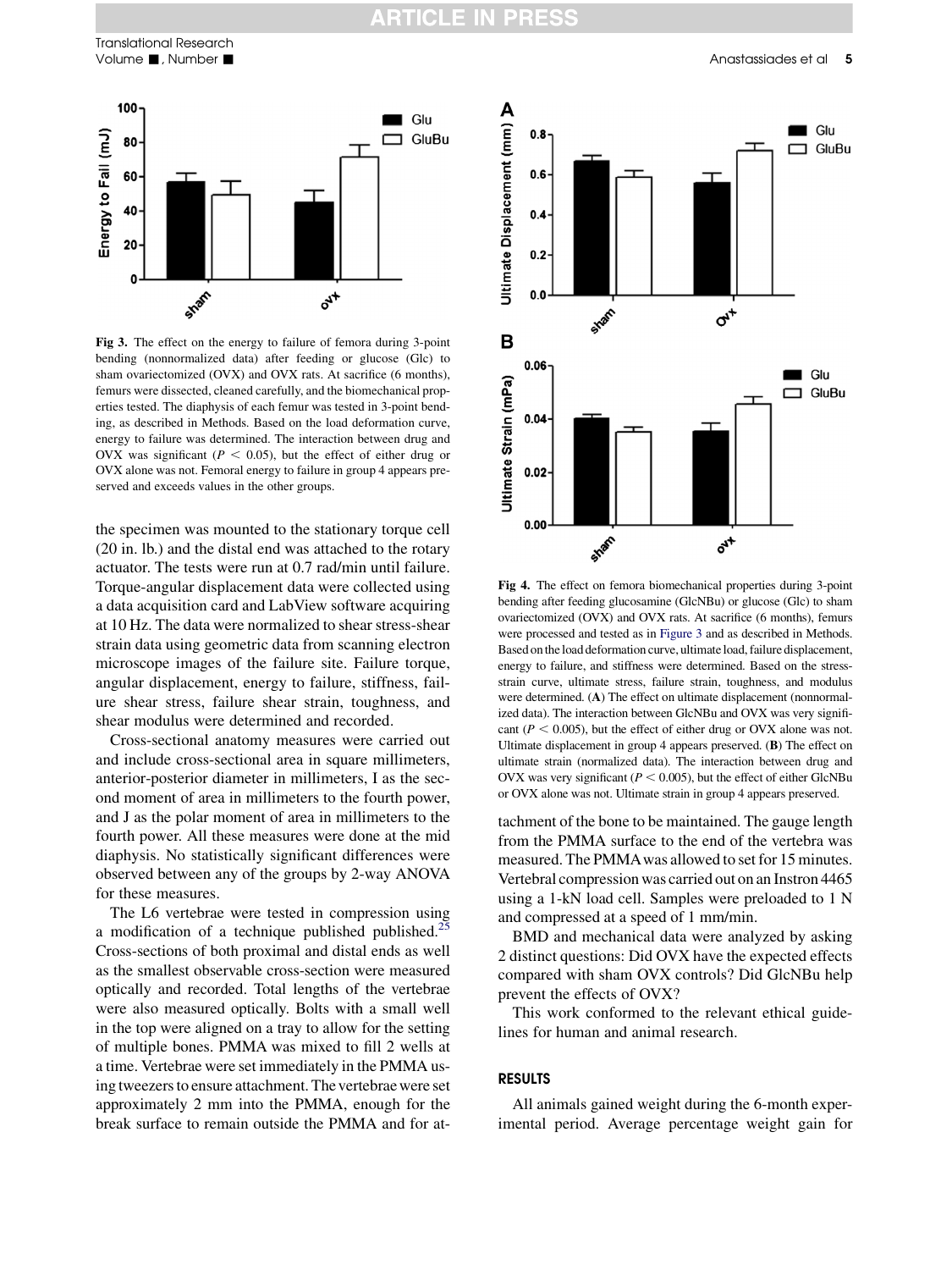<span id="page-5-0"></span>each group were as follows: group 1, 210%; group 2, 200%; group 3, 229%; and group 4: 243%.

Effect of feeding GlcNBu to OVX and sham OVX rats on bone mineral of spines and femurs. As expected, ovariectomy resulted in lower BMD and BMC of spines [\(Fig 1](#page-3-0)). Within the groups of OVX rats, GlcNBu treatment preserved spinal BMC and BMD compared with Glctreated rats.

For the BMC data, 2-way ANOVA with Bonferroni post hoc test considered the interaction between the GlcNBu and OVX to be significant ( $P < 0.05$ ). In effect, the ovariectomy and drug treatment in combination pre-served the BMC [\(Fig 1](#page-3-0), A).

For the BMD data (Fig  $1, B$ ), the 2-way ANOVA with Bonferroni post hoc test did not consider the interaction between GlcNBu and OVX to be significant. However, both the effects of drug treatment and ovariectomy were significant ( $P < 0.05$ ) and, as seen from [Figure 1](#page-3-0), B, BMD appears to be preserved.

For the femurs, the slightly higher values in the OVX GlcNBu-treated groups compared with the OVX Glctreated group, or other comparisons did not reach statistical significance in the 2-way ANOVA (data not shown).

Effect of feeding GlcNBu to OVX and sham OVX rats on the biomechanical properties of spines and femurs. For the biomechanical properties of the spines, the only results reaching significance were from the vertebral compression in the normalized data ([Fig 2\)](#page-3-0). Two-way ANOVA with Bonferroni post hoc test suggested that the interaction between GlcNBu and OVX was not significant. The effect of GlcNBu alone was not significant, but the effect of the OVX was extremely significant ( $P < 0.0001$ ). From [Figure 2,](#page-3-0) it can be seen that, although the drug does not preserve fully the energy to failure in the vertebrae of the OVX rats (group 4), there is a partial effect in that direction.

For [Figure 3](#page-4-0), energy to failure of the femora during 3-point bending (nonnormalized data) was preserved for the OVX group. Interestingly, the magnitude of the energy to failure for the OVX group resulting from the GlcNBu treatment was even greater than either treatment group of the sham OVX rats. When the data are analyzed by 2-way ANOVA with Bonferroni post hoc test, the interaction between the GlcNBu and OVX was significant ( $P < 0.05$ ), but the effect of either GlcNBu or OVX alone was not.

For femoral ultimate displacement [\(Fig 4](#page-4-0), A), GlcNBu treatment preserved this biomechanical property in the OVX rats (group 4). Analysis of the data by 2-way ANOVA with Bonferroni post hoc test considered the interaction between the drug and OVX to be very significant ( $P < 0.005$ ), but the effect of either GlcNBu or OVX alone was not.



Fig 5. Right and left femoral lengths of ovariectomized (OVX) and sham OVX treatment groups. At sacrifice (6 months), right and left femurs were dissected and cleaned carefully. For the direct length measurements, the femurs were traced on paper and the lengths determined using a micrometer to 0.1 mm. Both drug and ovariectomy appear to have stimulatory effects on femoral length. Glc, glucose; GlcNBu, N-butyryl glucosamine.

Similarly, for ultimate strain  $(Fig 4, B)$  $(Fig 4, B)$ , GlcNBu treatment preserved this biomechanical property in the OVX rats (group 4). Analysis of the data by 2-way ANOVA with Bonferroni post hoc test considered the interaction between GlcNBu and OVX to be very significant ( $P <$ 0.005), but the effect of either GlcNBu or OVX alone was not.

To understand more completely the effects of GlcNBu treatment on femoral size of both the sham OVX and OVX groups, we compared the femoral lengths of the 4 groups obtained by direct measurement of the excised bones (Fig 5). The ovariectomy itself resulted in increased femoral length. Nevertheless, feeding GlcNBu resulted in increased femoral length in both the OVX and sham OVX animals. The weights of the femurs demonstrated a similar pattern to the lengths (t test trends, data not shown).

#### **DISCUSSION**

The effect of GlcNBu in preserving bone mineral and some of the biomechanical properties of bone becomes significant only in the OVX animals (group 4). Thus, it appears that the protective effects of GlcNBu on osteoporotic bone are expressed, or at least magnified, by ovariectomy. The biomechanical properties in the OVX GlcNBu-treated vs the OVX Glc-treated groups showed better preservation in both the vertebrae (increase in energy to fail) as well as the femurs in the 3-point bending experiments (energy to failure, ultimate strain, and ultimate displacement). Thus, the effect of GlcNBu during ovariectomy on both vertebral, mostly cancellous, and femoral, mostly cortical, bone suggests that GlcNBu extends protection to both types of bone.

The relatively high performance of GlcNBu in the OVX group 3-point bending experiments (eg, energy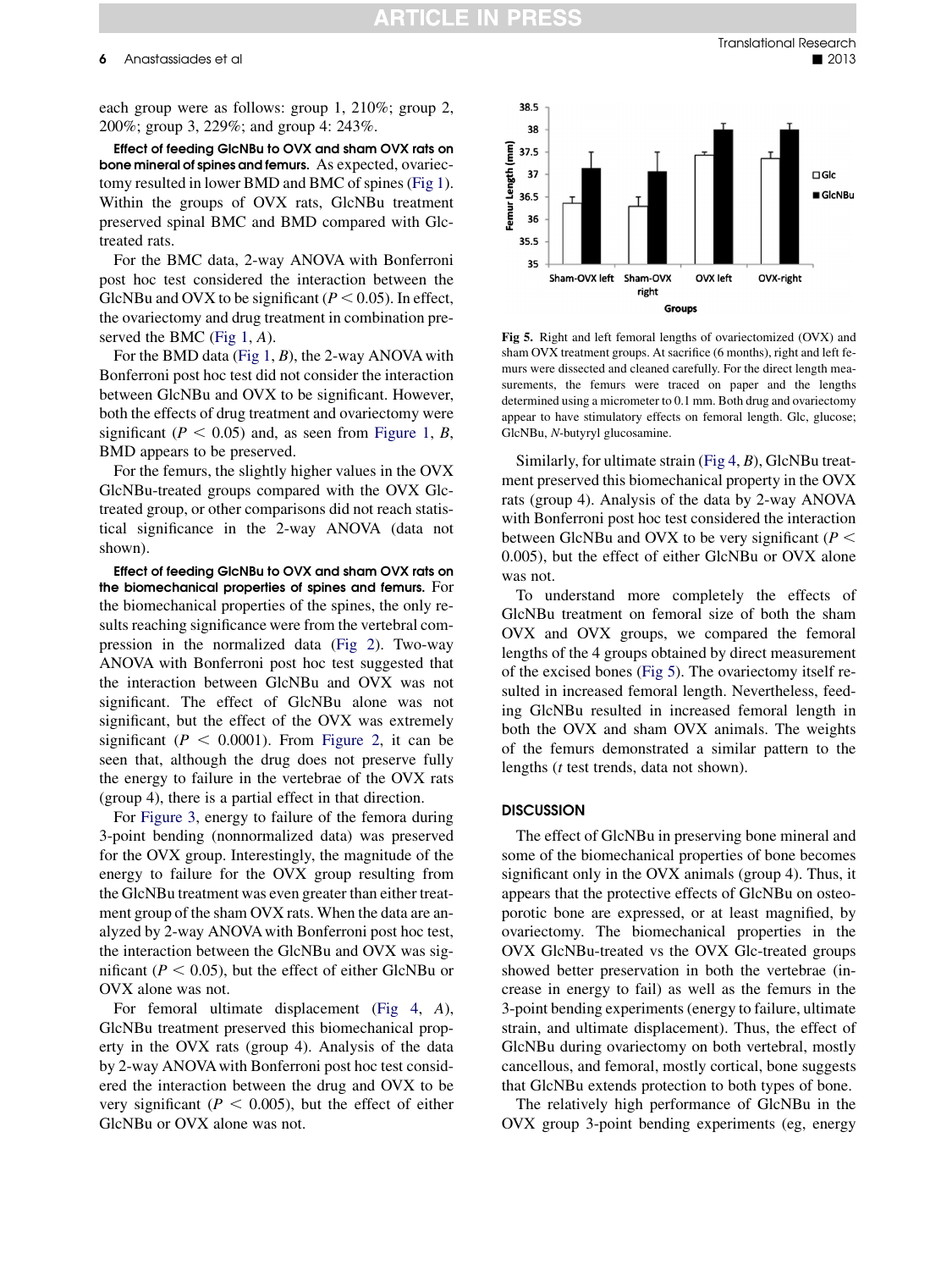## **ARTICLE IN PRESS**

to fail) is particularly interesting. Here, the protective effect of this compound reaches or exceeds the properties of the sham OVX controls ([Figs 3](#page-4-0) and [4](#page-4-0)). It is possible that this high performance of the femurs may be related to a growth stimulatory and, in general, anabolic effect of GlcNBu. This type of model, with a 6-month experimental period, includes time frames when the animal is younger as well as time frames when it is more mature. An anabolic compound may demonstrate a growth stimulatory effect to a relatively greater extent during earlier time frames, which may be advantageous, because the effect during earlier time frames would be included in measurements done when the animal is sacrificed at 6 months and is less likely to be missed. An anabolic effect of GlcNBu is supported by previous experiments with this compound. A large number of genes are upregulated by GlcNBu in a chondrocyte system,<sup>[8](#page-7-0)</sup> and we have shown that young rats fed GlcNBu had a positive, dose-dependent effect on growth, compared with Glc, whereas equimolar amounts of GlcN were growth inhibitory (unpubl.). The growth stimulatory effect of GlcNBu on femurs is illustrated clearly in [Figure 5,](#page-5-0) in which direct measurement of femoral length is increased by GlcNBu. However, these measurements show increases in femoral length in both the sham OVX group as well as the OVX group, although the absolute increases in length are greatest in the OVX group.

To understand these findings better, one needs to first consider that certain bones in the rat skeleton retain lifelong growth and, in general, bone modeling (growth) dominates early after  $O\frac{V}{X}$ <sup>[20](#page-8-0)</sup> This is followed later by remodeling, depending on the site. $^{20}$  $^{20}$  $^{20}$  However, in later stages of estrogen deficiency, impaired osteoblast function may be a problem. In general in the rat skeleton, cortical bone gain is in the periosteum and cortical loss is in the endosteum. For example, relatively young rats (240 g in weight) were used to demonstrate parathyroid hormone effects on cortical bone. $21$  These relatively young OVX rats also demonstrated increased cortical bone mass in vehicle-treated controls, which was the result of a marked increase in periosteal bone formation.

Age plays a critical role in the biomechanics of long bones. A study of the mechanical properties of cortical bone (mid shaft of femur) in children and adults<sup>26</sup> found that, although the young bone specimens were weaker and less stiff, they deflected more and absorbed more energy before failure than the adult specimens. In a more recent direct comparison of child and adult cortical bone tissue (femoral shaft from cancer patients), it was found that the cortical bone from children had higher compressive ultimate strain  $(+24%)$  than adult cortical bone.<sup>[27](#page-8-0)</sup> Our results on the preservation of the mechanical properties of the 3-point bending of the

femoral shaft in the OVX GlcNBu-treated group are reminiscent of this property in childhood bone. However, we found no difference in the modulus of elasticity among the groups in the femoral shafts of our rat model. Also, a recent study on the mineral-to-matrix ratio in

rats age 6 weeks–36 weeks (approximately corresponding to our experimental model) showed progressive increases in the ultimate load to failure of the femurs, which correlated with increases in this ratio with maturation.<sup>[28](#page-8-0)</sup>

From a molecular perspective, bone morphogenetic protein (BMP) and its receptor systems play a key role in matrix synthesis. Synergistic effects of different type I BMP receptors on alkaline phosphatase induction have been reported, $^{29}$  $^{29}$  $^{29}$  and autogenous stromal bone marrow cells transfected with human BMP-2 promote bone formation in osteoporotic rats.<sup>[30](#page-8-0)</sup>

In a detailed histologic study of the effect of  $17\beta$ estradiol directly on the distal femoral diaphyseal trabecular bone was evaluated $31$  using OVX and control rats of a similar age to ours. A large increase in osteoblast number and osteoid surface of the trabecular bone of femurs was found as a result of the ovariectomy. For our system, bone appositional rate studies (tetracycline labeling) and similar histomorphometric studies, too, $31$  are needed at different times during the 6-month experimental period. Also, a comparative study with older animals using both preventive and curative (established osteoporosis) protocols would be useful in clarifying whether the effects we observed with GlcNBu are related to animal age. This type of model, with older animals, may also be of interest in exploring the relationship of subchondral bone and cartilage in osteoarthritis, based on what we have observed for the inflammatory arthritis model.<sup>[15](#page-7-0)</sup>

It has not been determined whether one should classify the synthetic N-acyl glucosamines, which have acyl chains other than acetyl, as pharmaceuticals or nutriceuticals. The potential for biologic synthesis of some of the GlcNAcyls exists through the GCN5-related Nacetyltransferases superfamily, which contains more than 10,000 members.<sup>[32](#page-8-0)</sup> So, it may be also possible to consider GlcNBu, and other GlcNAcyl with naturally occurring acyl-coenzymes A as their substrates, as being types of nutriceuticals. Nevertheless, the compounds shown in [Table I](#page-2-0) are, in general, not known to occur in nature as free monosaccharides.

GlcNBu has also been manufactured commercially and we achieved proof-of-concept to current good manufacturing standards. Cost of manufacturing is relatively low and is competitive with other glucosamines.

The safety profile GlcNBu appears to be very good because we have not seen toxicity in rodents or dogs. Although, very large doses of GlcNBu fed acutely to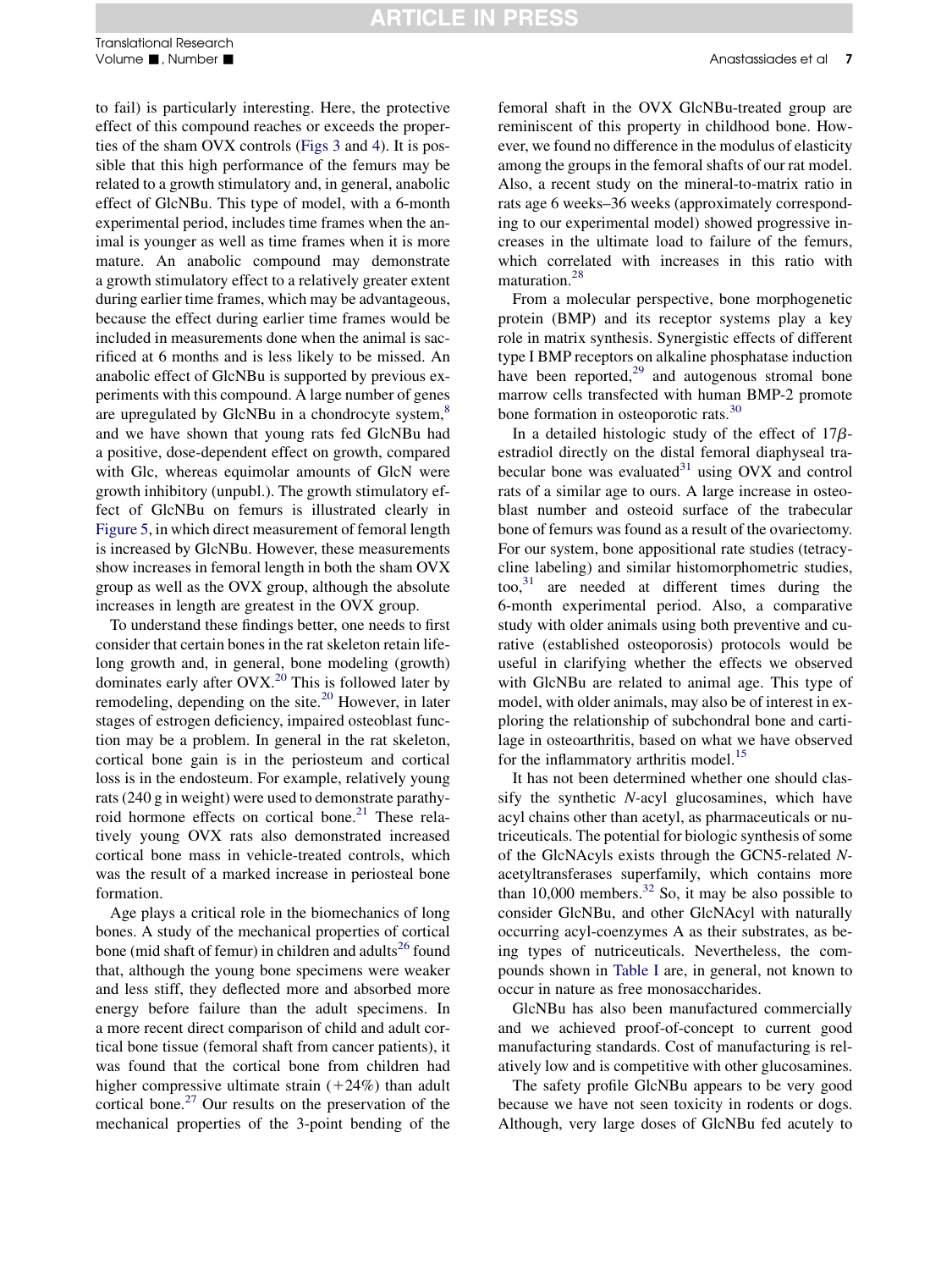## **ARTICLE IN PRESS**

<span id="page-7-0"></span>rats showed no toxicity, formal subchronic dosing toxicology studies in animals have not been completed, and GlcNBu has not been fed to humans. We anticipate both veterinary and human applications for GlcNBu and related compounds.

The mechanism of action of GlcNBu in preserving cartilage and bone, and upregulating certain genes has not been elucidated. In terms of a translational strategy, our approach was to test our compound in animal models relatively early in its development and then look for a mechanistic "target." This is also a relatively inexpensive strategy suited to a university laboratory. It is greatly facilitated by a straightforward synthesis of the GlcNAcyls [\(Table I](#page-2-0)), an inexpensive, naturally occurring parent compound (GlcN), which can be purchased in high purity in bulk. This is quite a different strategy than usual pharmaceutical drug development. It appears that consumers currently are increasingly treating themselves with naturally sourced supplements, largely as a result of the mistrust of medications,  $33 \sin \theta$  $33 \sin \theta$  is to what we found earlier for the use of glucosamine in bone health.<sup>1</sup>

Speculations. The biological properties of GlcN are altered fundamentally if the  $N$  group is acetylated naturally or chemically to yield GlcNAcyl. However, the N group of GlcN can be also modified chemically by other N-acylations to give new compounds. One of these, the butyrylated derivative GlcNBu, protects bone from becoming osteoporotic in the OVX rat model. This likely occurs, at least in part, by an anabolic effect on bone matrix, which is linked closely to matrix mineralization. We suggest that a number of these synthetic GlcNAcyls can be positioned between pharmaceuticals and nutriceuticals, and could have potential applications either in bone health (prevention) or treatment of osteoporosis. These compounds would be selected by having the potential of being synthesized biologically, through their cognate donor acyl-coenzyme A substrates. This implies the development of a class of compounds with possibly low toxicity, as appears to be the case for GlcNBu. Furthermore, we develop a paradigm, in translational research, in which specific animal models would be used relatively early during the development of such a class of compounds. This is possible because toxicity of these selected GlcNAcyls is likely to be low. Also, their chemical synthesis is straightforward and the naturally occurring parent compound (GlcN) is inexpensive and available in bulk quantities in high purity. In this paradigm, the elucidation of specific mechanisms of action (targets) can follow, establishing proof-ofprinciple for the animal model in question.

The authors thank Dan Wainman, at Queen's University, for the animal technology work. They thank Stephanie Neufeld and Libby Rowe for their assistance in collecting the bone mechanical data at the Samuel Lunenfeld Research Institute. They also thank Wilma Hopman,

Clinical Research Center, Kingston General Hospital, for her advice on statistical analysis.

#### REFERENCES

- 1. [Hopman WM, Towheed TE, Gao Y, et al. Prevalence of and fac](http://refhub.elsevier.com/S1931-5244(13)00137-0/sref1)[tors associated with glucosamine use in Canada. Osteoarthritis](http://refhub.elsevier.com/S1931-5244(13)00137-0/sref1) [Cartilage 2006;12:1288–93](http://refhub.elsevier.com/S1931-5244(13)00137-0/sref1).
- 2. [Cibere J, Kopec JA, Thorne A, et al. Randomized, double-blind,](http://refhub.elsevier.com/S1931-5244(13)00137-0/sref2) [placebo-controlled glucosamine discontinuation trial in knee os](http://refhub.elsevier.com/S1931-5244(13)00137-0/sref2)[teoarthritis. Arthritis Rheum 2004;15:738–45](http://refhub.elsevier.com/S1931-5244(13)00137-0/sref2).
- 3. [Clegg DO, Reda DJ, Harris CL, et al. Glucosamine, chondroitin](http://refhub.elsevier.com/S1931-5244(13)00137-0/sref3) [sulfate, and the two in combination for painful knee osteoarthritis.](http://refhub.elsevier.com/S1931-5244(13)00137-0/sref3) [N Engl J Med 2006;354:858–60](http://refhub.elsevier.com/S1931-5244(13)00137-0/sref3).
- 4. [Towheed TE, Anastassiades TP, Shea B, Houpt J, Welch V,](http://refhub.elsevier.com/S1931-5244(13)00137-0/sref4) [Hochberg M. Glucosamine therapy for treating osteoarthritis. Co](http://refhub.elsevier.com/S1931-5244(13)00137-0/sref4)[chrane Database Syst Rev 2005;2:CD2946.](http://refhub.elsevier.com/S1931-5244(13)00137-0/sref4)
- 5. [Setnikar I, Palumbo R, Canali S, Zanolo G. Pharmacokinetics of](http://refhub.elsevier.com/S1931-5244(13)00137-0/sref5) [glucosamine in man. Arzneim Forsch 1993;43:1109–13.](http://refhub.elsevier.com/S1931-5244(13)00137-0/sref5)
- 6. [Aghazadeh-Habashi JA, Sattari S, Pasutto F, Jamali F. High per](http://refhub.elsevier.com/S1931-5244(13)00137-0/sref6)[formance liquid chromatographic determination of glucosamine](http://refhub.elsevier.com/S1931-5244(13)00137-0/sref6) [in rat plasma. J Pharmacol Pharmaceut Sci 2002;5:176–80.](http://refhub.elsevier.com/S1931-5244(13)00137-0/sref6)
- 7. [Laverty S, Sandy JD, Celeste C, Vachon P, Marier JF, Plaas AH.](http://refhub.elsevier.com/S1931-5244(13)00137-0/sref7) [Synovial fluid levels and serum pharmacokinetics in a large ani](http://refhub.elsevier.com/S1931-5244(13)00137-0/sref7)[mal model following treatment with oral glucosamine at clinically](http://refhub.elsevier.com/S1931-5244(13)00137-0/sref7) [relevant doses. Arthritis Rheum 2005;52:181–91.](http://refhub.elsevier.com/S1931-5244(13)00137-0/sref7)
- 8. [Terry DE, Rees-Milton K, Smith P, et al.](http://refhub.elsevier.com/S1931-5244(13)00137-0/sref8) N-acylation of glucos[amine modulates chondrocyte growth, proteoglycan synthesis,](http://refhub.elsevier.com/S1931-5244(13)00137-0/sref8) [and gene expression. J Rheumatol 2005;32:1775–86.](http://refhub.elsevier.com/S1931-5244(13)00137-0/sref8)
- 9. [Poustie MW, Carran J, McEleney K, Dixon SJ, Anastassiades TP,](http://refhub.elsevier.com/S1931-5244(13)00137-0/sref9) Bernier SM. N-[butyryl glucosamine increases matrix gene ex](http://refhub.elsevier.com/S1931-5244(13)00137-0/sref9)[pression by chondrocytes. J Pharmacol Exp Ther 2004;311:](http://refhub.elsevier.com/S1931-5244(13)00137-0/sref9) [610–6.](http://refhub.elsevier.com/S1931-5244(13)00137-0/sref9)
- 10. [Terry DE, Rees-Milton K, Pruss C, Hopwood J, Carran J,](http://refhub.elsevier.com/S1931-5244(13)00137-0/sref10) [Anastassiades TP. Modulation of articular chondrocyte prolifera](http://refhub.elsevier.com/S1931-5244(13)00137-0/sref10)[tion and anionic glycoconjugate synthesis by glucosamine](http://refhub.elsevier.com/S1931-5244(13)00137-0/sref10) (GlcN), N-[acetyl GlcN \(GlcNAc\) GlcN sulfate salt \(GlcN.S\)](http://refhub.elsevier.com/S1931-5244(13)00137-0/sref10) [and covalent glucosamine sulfates \(GlcN](http://refhub.elsevier.com/S1931-5244(13)00137-0/sref10)-SO4). Osteoarthritis [Cartilage 2007;15:946–56](http://refhub.elsevier.com/S1931-5244(13)00137-0/sref10).
- 11. [Aghazadeh-Habashi A, Carran J, Anastassiades T, Jamali F. High](http://refhub.elsevier.com/S1931-5244(13)00137-0/sref11) [performance liquid chromatographic determination of](http://refhub.elsevier.com/S1931-5244(13)00137-0/sref11) N-butyryl [glucosamine in rat plasma. J Chromatogr B Analyt Technol Bi](http://refhub.elsevier.com/S1931-5244(13)00137-0/sref11)[omed Life Sci 2005;819:91–6.](http://refhub.elsevier.com/S1931-5244(13)00137-0/sref11)
- 12. [Aghazadeh-Habashi A, Ibrahim A, Carran J, Anastassiades A,](http://refhub.elsevier.com/S1931-5244(13)00137-0/sref12) [Jamali F. Single dose pharmacokinetics and bioavailability of bu](http://refhub.elsevier.com/S1931-5244(13)00137-0/sref12)[tyryl glucosamine in the rat. J Pharm Pharm Sci 2006;9:359–64.](http://refhub.elsevier.com/S1931-5244(13)00137-0/sref12)
- 13. [Brockhausen I, Carran J, McEleney K, et al.](http://refhub.elsevier.com/S1931-5244(13)00137-0/sref13) N-acyl derivatives of [glucosamine as acceptor substrates for galactosyltransferase from](http://refhub.elsevier.com/S1931-5244(13)00137-0/sref13) [bone and cartilage cells. Carbohydr Res 2005;340:1997–2003](http://refhub.elsevier.com/S1931-5244(13)00137-0/sref13).
- 14. [Wilder RL. Streptococcal cell wall-induced polyarthritis in rats.](http://refhub.elsevier.com/S1931-5244(13)00137-0/sref14) [In: Greenwald RA, Diamond HS, eds. CRC handbook of animal](http://refhub.elsevier.com/S1931-5244(13)00137-0/sref14) [models for the rheumatic diseases. Boca Raton: CRC Press Inc.,](http://refhub.elsevier.com/S1931-5244(13)00137-0/sref14) [1988:33–40.](http://refhub.elsevier.com/S1931-5244(13)00137-0/sref14)
- 15. [Wang SX, Cherian A, Dumitriu M, et al. Disease-modifying ef](http://refhub.elsevier.com/S1931-5244(13)00137-0/sref15)fects of N-[butyryl glucosamine in rats with streptococcal cell](http://refhub.elsevier.com/S1931-5244(13)00137-0/sref15) [wall \(SCW\)-induced arthritis model in rats. J Rheumatol 2007;](http://refhub.elsevier.com/S1931-5244(13)00137-0/sref15) [34:712–20.](http://refhub.elsevier.com/S1931-5244(13)00137-0/sref15)
- 16. [Jee WS, Yao W. Overview: animal models of osteopenia and os](http://refhub.elsevier.com/S1931-5244(13)00137-0/sref16)[teoporosis. J Musculoskelet Neuronal Interact 2001;1:193–207](http://refhub.elsevier.com/S1931-5244(13)00137-0/sref16).
- 17. [Lelovas PP, Xanthos TT, Thoma SE, Lyritis GP, Dontas IA. The](http://refhub.elsevier.com/S1931-5244(13)00137-0/sref17) [laboratory rat as an animal model for osteoporosis research.](http://refhub.elsevier.com/S1931-5244(13)00137-0/sref17) [Comp Med 2008;58:424–30](http://refhub.elsevier.com/S1931-5244(13)00137-0/sref17).
- 18. [Inada M, Matsumoto C, Miyaura C. Animal models for bone and](http://refhub.elsevier.com/S1931-5244(13)00137-0/sref18) [joint disease: ovariectomized and orchidectomized animals. Clin](http://refhub.elsevier.com/S1931-5244(13)00137-0/sref18) [Calcium 2011;21:164–70](http://refhub.elsevier.com/S1931-5244(13)00137-0/sref18).